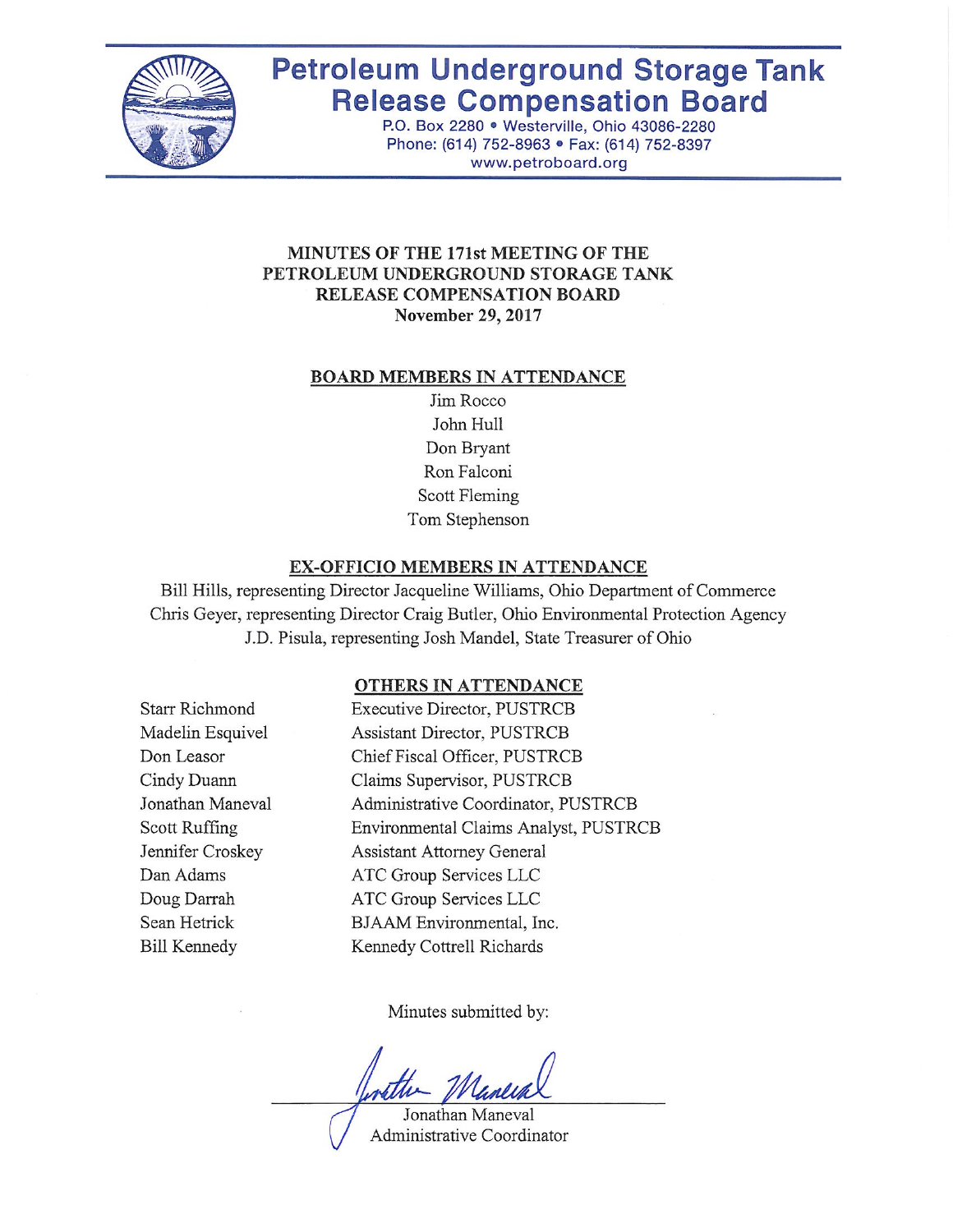## **Call to Order:**

Chairman Rocco convened the one hundred seventy-first meeting of the Petroleum Underground Storage Tank Release Compensation Board on Wednesday, November 29, 2017.

The following members were in attendance: Jim Rocco; John Hull; Don Bryant; Ron Falconi; Scott Fleming; Tom Stephenson; Bill Hills, representing Director Jacqueline Williams, Ohio Department of Commerce; Chris Geyer, representing Director Craig Butler, Ohio Environmental Protection Agency; and J.D. Pisula, representing Josh Mandel, State Treasurer of Ohio.

## **Minutes:**

Chairman Rocco asked if there were any comments or questions regarding the minutes from the September 13, 2017 Board meeting and there were none. Vice-Chairman Hull moved to approve the minutes. Mayor Falconi seconded. A vote was taken and all members voted in the affirmative. The minutes were approved as presented.

## **BUSTR Report:**

Chairman Rocco called upon Bill Hills, Bureau Chief, to present the Bureau of Underground Storage Tank Regulations' (BUSTR) report.

Mr. Hills reported that 96 petroleum underground storage tank (UST) release sites are being researched through the responsible party search program for this fiscal year. He noted that this was a slight decrease from the number of sites researched in previous years. The program is used to identify the owners and operators that are responsible for the investigation and cleanup of petroleum releases from UST systems.

Mr. Hills stated that 32 grants totaling \$4.9 million had been awarded through the Abandoned Gas Station Cleanup Grant Program and that five grant applications are currently being reviewed. The program is administered by the Ohio Development Services Agency, in partnership with the Ohio Environmental Protection Agency (OEPA) and BUSTR, and has \$20 million available to local government entities to cleanup abandoned gas station sites. He explained that BUSTR's role in the program, is to determine if the site is classified as "Class C", meaning there is no viable party able to pay for cleanup costs.

Mr. Hills stated that the UST and LUST grant monies for fiscal year 2018 remained at the same amount as the previous year. He said a proposal to increase the annual registration fee is being prepared for consideration and approval. He noted that the annual registration fee has not increased since 1999 and since that time, the requirement of inspecting tanks every three years went into effect. He said the recommendation will be to increase the fee at least \$50 per tank, and it would become effective beginning with the 2018 registration year.

Mr. Hills reported for the week ending November 11, 2017, there were 34 new inspections performed for a total of 4,486 inspections for the three-year inspection cycle. He said that four NFAs (no further actions) were generated during the week ending November 11, 2017, for a total of 63 NFAs for the grant cycle ending September 30, 2018.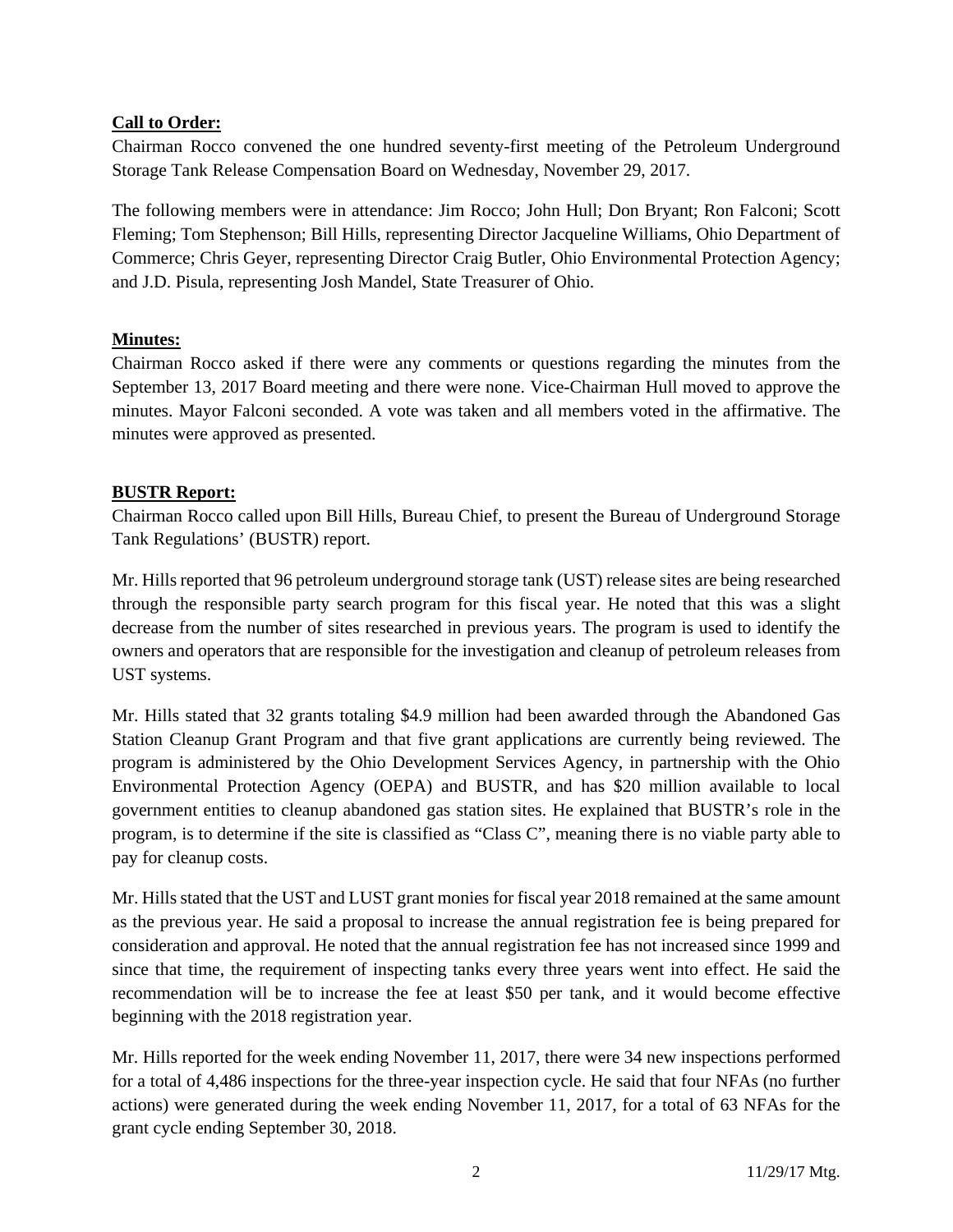Mr. Hills stated that as of November 11, 2017, there were 21,266 registered USTs and 3,609 owners of 7,210 registered facilities. He said that, since the origination of the BUSTR program, the number of NFAs issued is 29,945.

Chairman Rocco asked whether the proposed registration fee increase is being driven by the three-year inspection requirement. Mr. Hills explained that the UST grant monies which fund the inspection program have been cut about 40% over the past five years and that future grant funding is unknown. He said given the grant cuts and the length of time without a fee increase, it is an appropriate time to present a request for the fee increase to the Department of Commerce Director.

Chairman Rocco said from the Fund's perspective, having a good inspection program is important, because if leaks are caught early, the cost to clean them up is less expensive. He said the Board would be supportive of efforts to maintain the inspection program. Vice-Chairman Hull also stressed the importance of keeping the inspection schedule, stating the timing of discovery of a petroleum release versus addressing it is not linear. He said cleanup costs go up dramatically as the material becomes diluted and there is a larger plume over a bigger area.

## **Financial Reports:**

Chairman Rocco called upon Don Leasor, Chief Fiscal Officer, to present the financial reports.

## *Audit Report*

Mr. Leasor stated that a draft copy of the financial statements and supplementary financial information for the year ending June 30, 2017, had been distributed to each member. He explained that the draft report was being provided with the intent to submit it to the Auditor of State prior to the December 31, 2017 filing deadline. He noted that changes would be made to the draft based upon final review by the Board's Executive Director along with any edits recommended by the auditors. He said the intent is to incorporate any recommended changes by December 15, 2017, and to send the final draft report to the Finance Committee members for their review and comment. He asked the committee members to provide any questions or comments by December 27, 2017, so they can be addressed prior to the filing deadline.

Mr. Leasor then introduced Bill Kennedy, a representative from the accounting firm of Kennedy Cottrell Richards, and asked him to discuss the draft report. Mr. Kennedy stated that the firm had completed the majority of its audit field work in October and were awaiting a couple of pending items that he expects would have no impact to the final results of their audit.

Mr. Kennedy explained that when the final audit is issued, it will include two reports. He said the first report is their opinion on the Board's financial statements and whether they are fairly stated in accordance with generally accepted accounting principles. He said unless something changes during their final review, they anticipate issuing a clean or unmodified opinion on the financial statements. He said their second report concerns their testing of internal controls over financial reporting and material compliance that could impact the financial statements. He said they looked at compliance with laws and regulations that could impact the financial statements and no material noncompliance was detected. He said they again expect to issue a clean report, but if something would change before the reports are issued, it would be communicated to the Board. He said he expects the work to be finalized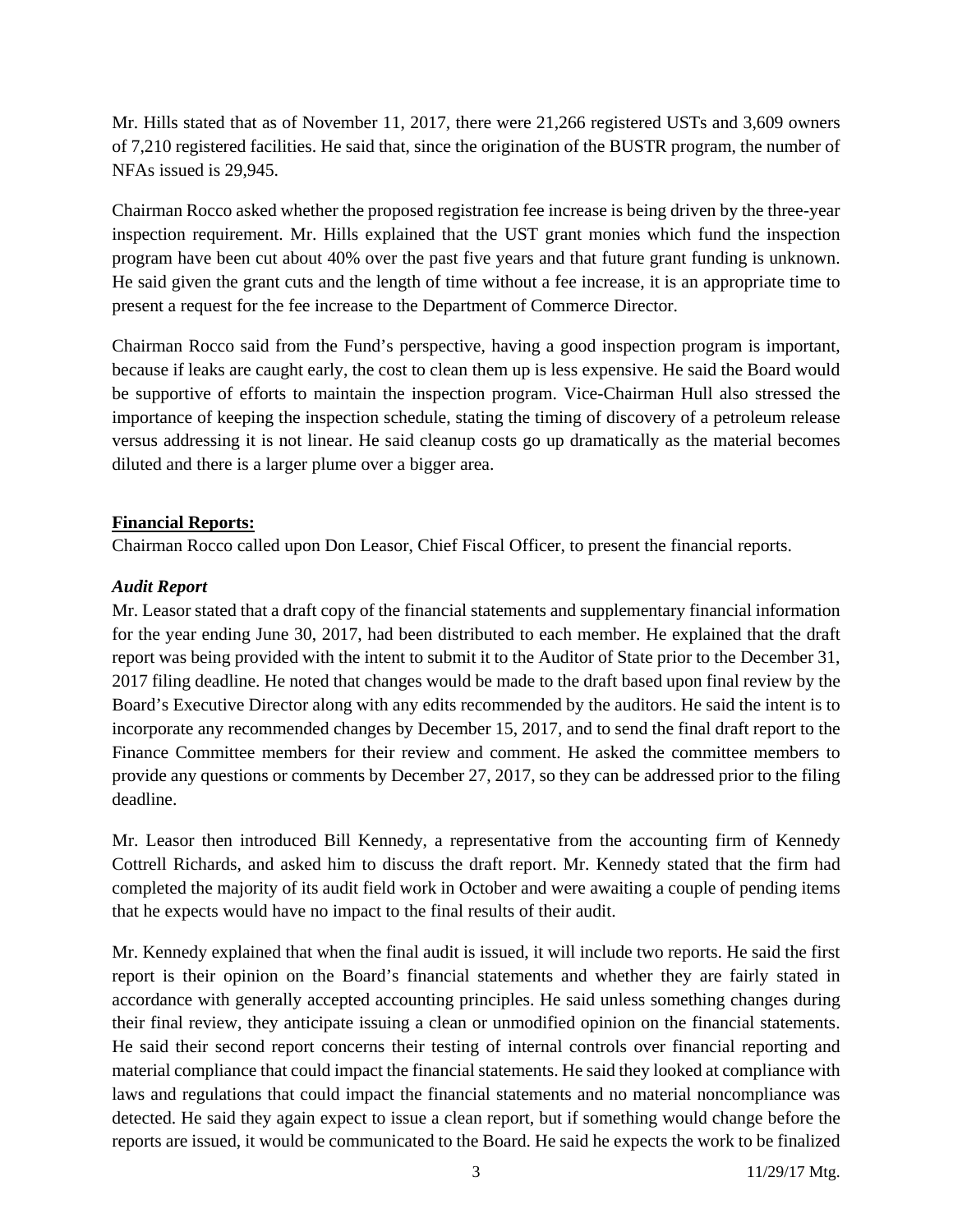so the report could be filed with the Auditor of State prior to the December 31, 2017 submission deadline.

Chairman Rocco asked if there were any recommendations coming out of the audit. Mr. Kennedy said they are still awaiting an actuarial study concerning the claims liability. He said there has been no issues in the past, and does not anticipate any issues this year. Chairman Rocco asked all members to read the draft report, and to contact Mr. Leasor or Executive Director Richmond with any questions or comments.

## *August and September Financials*

Mr. Leasor said the August and September financials were emailed to each member. He asked if there were any questions or concerns regarding these reports and there were none.

Mr. Leasor reported that as of November 28, 2017, the unobligated account balance is \$27 million. He said this amount includes \$13 million in STAR Ohio (State Treasury Asset Reserve of Ohio) and \$14 million invested in U.S. treasuries and U.S. agency callable bonds. He said at the June meeting, \$9 million was obligated for the payment of claims and the obligated account balance as of November 28, 2017 is \$6.3 million.

Mr. Leasor said tank revenues would be discussed during his presentation of the fee statement statistics report.

Mr. Leasor reported that as of September 30, 2017, we are one quarter into the fiscal year and expenses should be about 25% of the budgeted amount. He said the claims expense for the month of September was approximately \$232,000 and to date, \$2.7 million has been paid for claims for fiscal year 2018.

Mr. Leasor reported that operating expenses for the month of September were approximately \$114,000. He said two temporary service employees are being used to fill vacant positions and the expenses for this line item were about 48% of the amount budgeted. He said total salary costs are where they should be at this time in the fiscal year. He pointed out that employee expenses were 125% of the amount budgeted. He explained that these expenses were for staff parking passes at the LeVeque Tower office location. He said the budget was built with the expectation that the move would occur by October 1, 2017. However, the move was delayed and an additional half month of parking charges were incurred.

Mr. Leasor said postage expenses were 54% of the amount budgeted. He said this was due to postage fees for the final quarter of fiscal year 2017 being paid in August of fiscal year 2018. He said these charges include fees for the annual fee statement mailing, which is sent by certified mail.

Mr. Leasor said overall expenses are at or below where they should be at this time in the fiscal year.

# *Office Relocation Expenses*

Mr. Leasor said that at the June Board meeting, a budget of the estimated costs to relocate the office was presented. He said \$40,000 was budgeted for the purchase of furniture for the new office location and the actual costs are currently \$3,900 below the budgeted amount. He noted that some additional furniture costs may not have been billed yet. He stated that \$17,210 was budgeted for office space planning, design, and the physical move to the new office location and that the actual costs were at the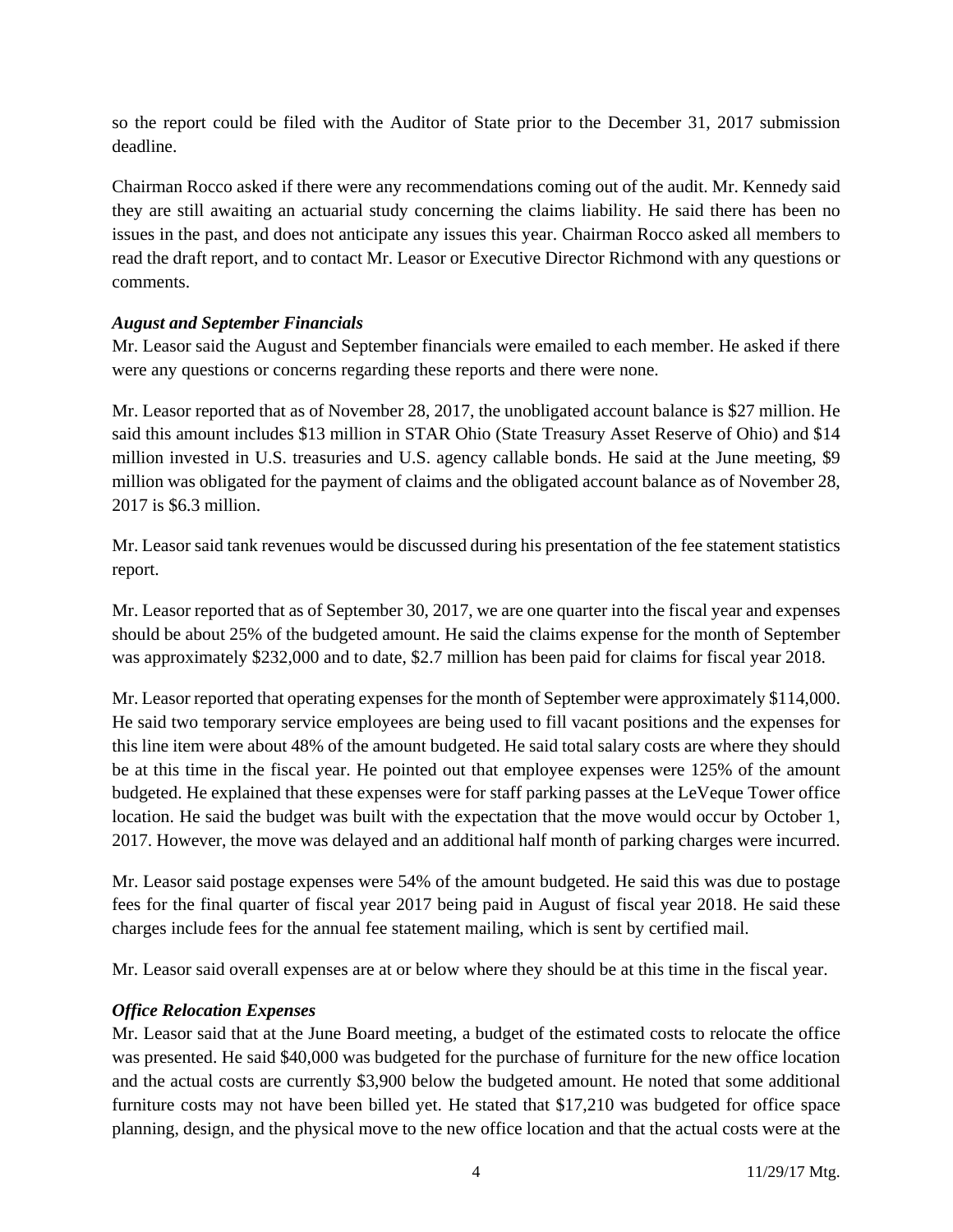budgeted amount. He said that \$3,800 was budgeted for the installation and setup of the internet connection and VoIP services. He explained that the estimated costs were significantly below the actual costs for the installation, which totaled \$14,700. He said an additional \$11,000 of miscellaneous moving-related expenses, such as the replacement of stationary and the mailing of move notifications to tank owners, were incurred. He explained that these costs were expensed under the associated line item within the approved annual budget.

Chairman Rocco asked what the total cost of the move was and Mr. Leasor said the total cost was \$79,100. Vice-Chairman Hull asked how much money is being saved by leasing the new office location. Executive Director Richmond stated that the savings is about \$3-\$4 per square foot and there is about 8,100 square feet in the new office space. Chairman Rocco commented that the cost of the move will be offset by the savings within two or three years. He added that he appreciated all of the hard work Executive Director Richmond and the Board's staff did to relocate the office, and said it was a phenomenal job to accomplish the move and reopen the office with such minimal down time.

## *Fee Statement Statistics*

Mr. Leasor reported, as of November 28, 2017, the per-tank fees collected were approximately \$9.2 million, which represents 97% of the billed amount. He said between July 1, 2017, and November 28, 2017, a total of \$135,000 was collected for prior years' fees, net of refunds of \$18,950.

Mr. Leasor said for the 2017 program year, 15,400 tanks were billed at the standard deductible (\$55,000) per-tank fee and about 5,500 tanks were billed at the reduced deductible (\$11,000) per-tank fee. He reported, as of November 28, 2017, the fees had been paid at the standard deductible rate for slightly over 14,600 tanks and at the reduced deductible rate for 5,560 tanks. He said fees for a total of 20,183 tanks had been paid by 3,111 owners. He said this compares to fees being paid for 20,236 tanks by 3,139 owners for the same period of time in the prior year.

Chairman Rocco asked if this means there are 700 tanks for which fees are never paid. Mr. Leasor explained that payment for a portion of the tanks will likely be received as the program year continues and the accounts are certified to the Attorney General's Office for collection. He noted there is a small percentage of tank owners that simply do not pay. Chairman Rocco asked if there has been any changes to the number of tank owners electing coverage at the reduced deductible, and Mr. Leasor said that about 26% of tank owners elect the reduced deductible coverage and this percentage has been fairly stable.

Mr. Leasor said for the program year ended June 30, 2017, fees had been paid for a total of 20,560 tanks by 3,207 owners.

Mr. Leasor said the \$9.4 million collected to date represents 98.8% of the \$9.5 million budgeted for the current 2017 program year. He said so far for program year 2017, fees had been received for 99.2% of the 20,350 tanks budgeted.

## **Compliance and Fee Assessment Report:**

Chairman Rocco called on Madelin Esquivel, Assistant Director, to present the compliance and fee assessment report.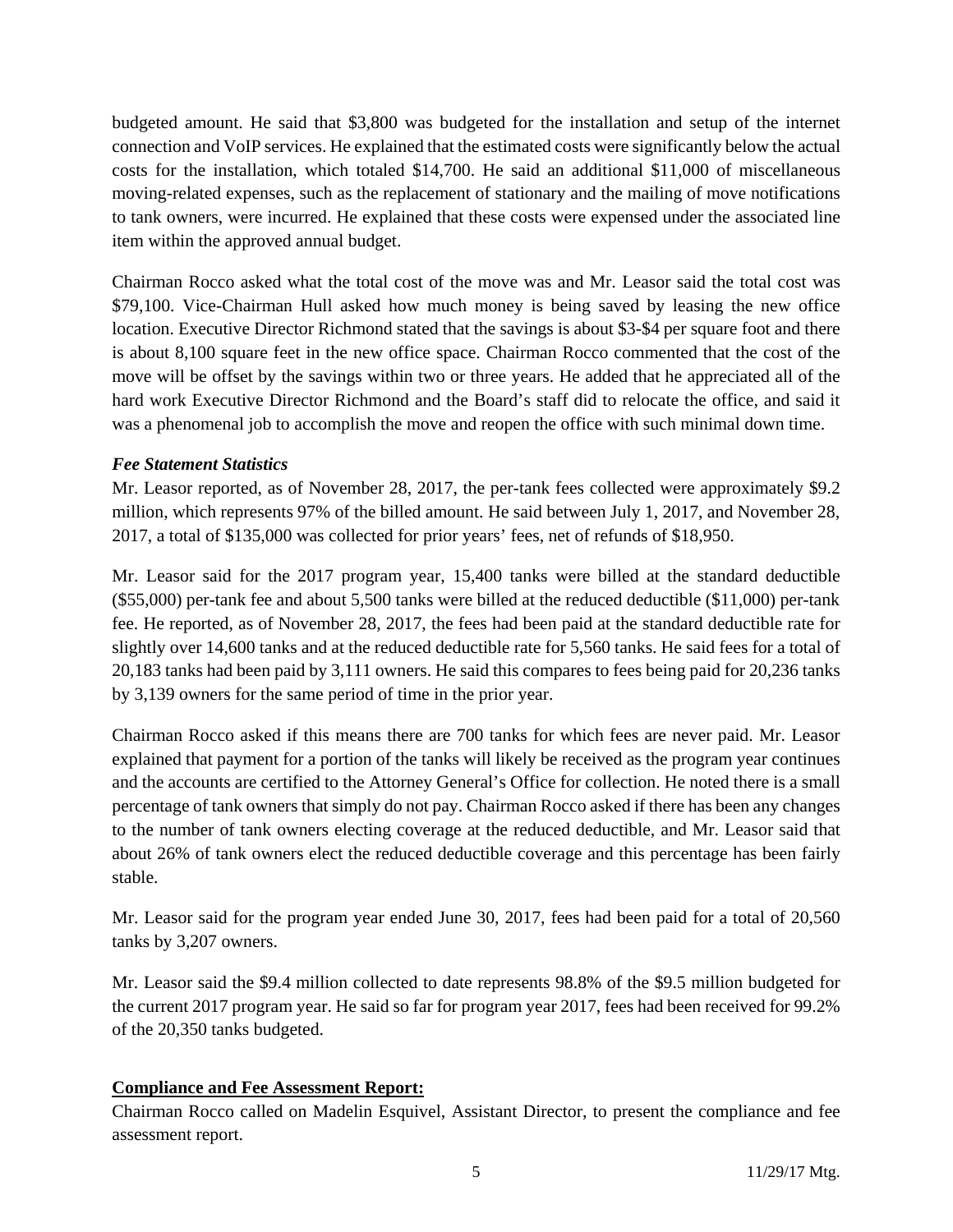Ms. Esquivel reported, as of October 31, 2017, refunds totaling \$18,950 have been paid for the 2017 program year. She said, as of October 31, 2017, there are 2,825 pending refunds totaling \$1.4 million. She said that \$4,595 in refunds was used to offset prior years' outstanding fees. She said the refunds paid and the credits to outstanding fees total \$23,545, which is 10% of the refund goal of \$225,000 that was set for the program year.

Ms. Esquivel reported, as of October 31, 2017, the fees collected by the Attorney General's Office and Special Counsel less collection costs totaled \$29,091. She said no accounts have been certified to the Attorney General's Office for collection since July 1, 2017. She said the next certification will occur in the month of January and will include the 2017 program year's fees that are outstanding.

Ms. Esquivel said two Orders Pursuant to Law were under appeal, and information to support the appeals is expected. She said that one Determination to Deny a Certificate of Coverage is under appeal and a hearing for that appeal was held on August 3, 2017.

Ms. Esquivel stated that two Ability to Pay Applications are pending review. The Ability to Pay program allows former UST owners experiencing financial difficulty to apply for and receive a determination of their ability to pay delinquent fees.

Ms. Esquivel reported that as of November 20, 2017, a total of 2,748 Certificates of Coverage have been issued thus far for program year 2017. She said there are 385 Applications for Certificates of Coverage currently in process. She said that as of November 20, 2017, a total of 12 notifications of Pending Denial had been issued, and no Determinations to Deny a Certificate of Coverage had been issued. She pointed out that since November 20, 2017, two Determinations to Deny a Certificate of Coverage were issued and are included on the list of denied certificates for ratification by the Board at today's meeting.

Ms. Esquivel stated that there are 49 uncashed refund checks, totaling \$38,346. She said there are six owners with pending refunds totaling \$8,890 who have been sent letters notifying them that more information is needed before their refunds may be issued. She said there are 27 owners with pending refunds totaling \$31,245 for which information had been requested, but no responses have been received.

Chairman Rocco asked at what point the refunds for the owners that do not respond with the requested information are taken off the books. Ms. Esquivel explained that two requests for information are sent by certified mail and, if no response is received, then the money is reapplied to the account and it will no longer show as a pending refund. She noted that if the owner was to provide the information necessary to demonstrate the refund is valid in the future, then the refund would be paid out to the owner.

# **Claims Reports:**

Chairman Rocco called on Cindy Duann, Claims Supervisor, to present the claims reports.

Ms. Duann said that the first page of the claims report presents statistics for all claims received since the inception of the Fund. She said claim applications have been received for a total of 3,106 Fund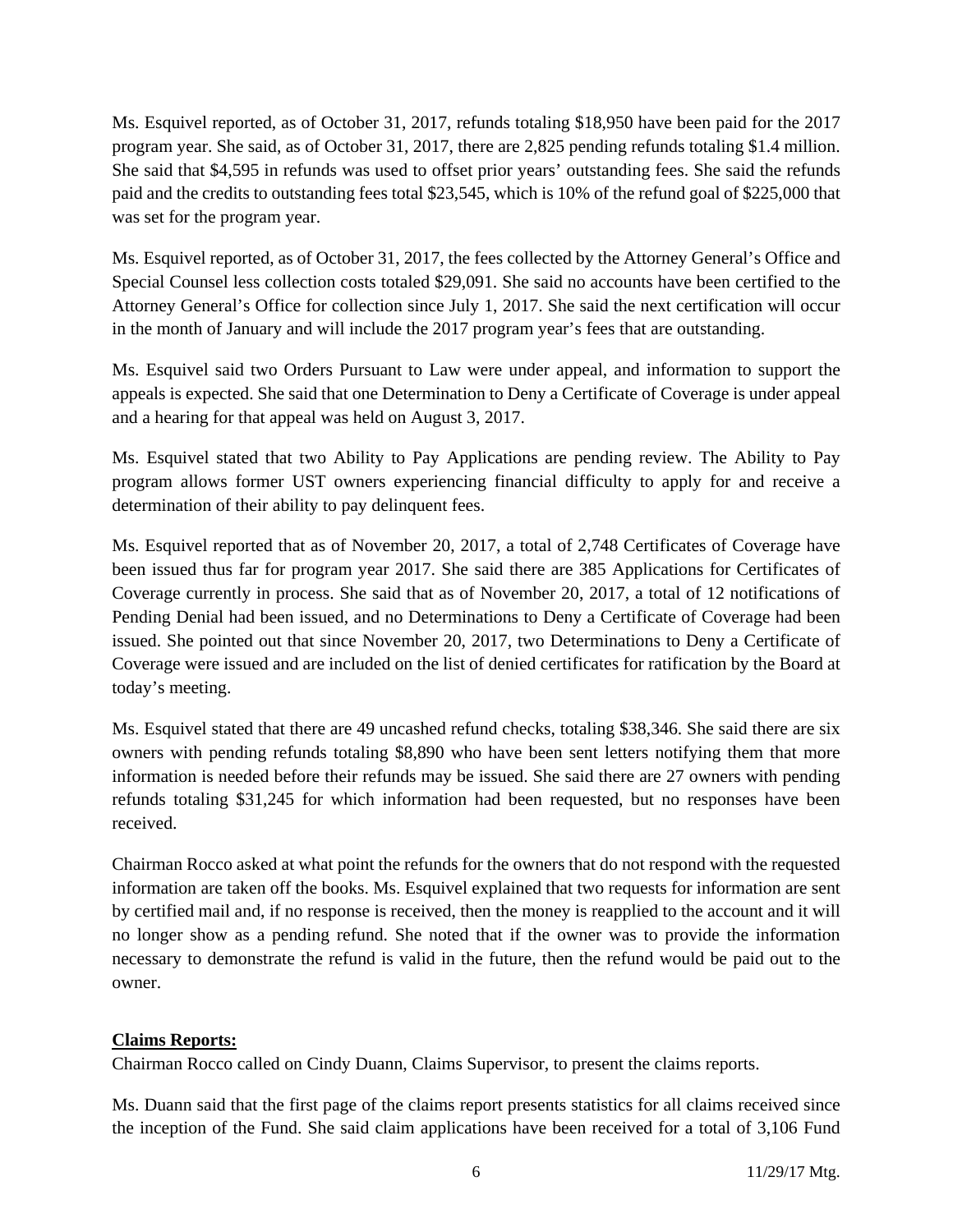eligible sites, and the face value of these claims totals \$475 million. She explained that after subtracting the \$102.6 million of deductible used for settled claims along with the \$6 million of deductible remaining for open claims, the total net value is \$366 million. She explained that after subtracting the \$86.5 million of disallowed costs and the total payments of \$249 million, the result is the total maximum liability of in-house open claims, which is \$30.7 million. She said that using the historical claim payout ratio of 75%, the actual anticipated claim liability of unpaid in-house claims is about \$23 million.

Ms. Duann stated that a total of 517 Fund eligible sites have been cleaned up exclusively under BUSTR's risk based corrective action (RBCA) rules and had an average cleanup cost of about \$77,300 per site. She said of the 517 Fund eligible sites, only 276 sites reached the deductible and the average cleanup cost for these sites was approximately \$120,500.

Ms. Duann reported that as of November 1, 2017, a total of 1,524 claims with a total face value above the deductible amount were pending review. She noted that claims received in the month of August 2017 are currently being reviewed by the staff.

Ms. Duann stated that as of November 1, 2017, a total of 16 claim settlement determinations were under appeal. She noted that since the September Board meeting, four new claim settlement appeals were received and three claim settlement appeals had been resolved.

Ms. Duann reported that, during the months of July through October, 186 claims were received, a total of 192 claims were settled, and an additional 19 below deductible claims submitted for sites that had been issued an NFA more than a year ago were closed.

Ms. Duann stated that the total claim settlement offer for program year 2017 was \$2.1 million and the average per claim payout was about \$11,100. She pointed out that this was slightly higher than the previous years' averages. She said that the average claim payout ratio was about 76% and the average of claimed costs that were disallowed was about 20% of the face value. She said these numbers are consistent with the previous years' averages.

Ms. Duann said that since BUSTR's new corrective action rule became effective on September 1, 2017, the claims staff have been regularly investing time to study the rule changes and technical guidance documents so that future claims can be properly reviewed and evaluated. She said it will be particularly challenging for the claims analysts since they will now be evaluating claims with clean-up work being performed under BUSTR's 1999, 2005, 2012, and 2017 corrective action rules.

Chairman Rocco commented that EDB (dibromoethane) was added to the list of chemicals of concern (COCs) and the analytical detection limit may be an issue. In addition, the cost to remediate sites with EDB contamination could be significant. Ms. Duann said the forms used by the staff will be updated to address the new COCs and the reasonable cost database will also be updated. She noted that some of BUSTR's rule changes impacted the submittal deadlines and will also affect the Board's claim filing deadlines. Chairman Rocco said the Board's Rules Committee will be meeting in January to address rule revisions that may be needed as a result of the BUSTR rule changes.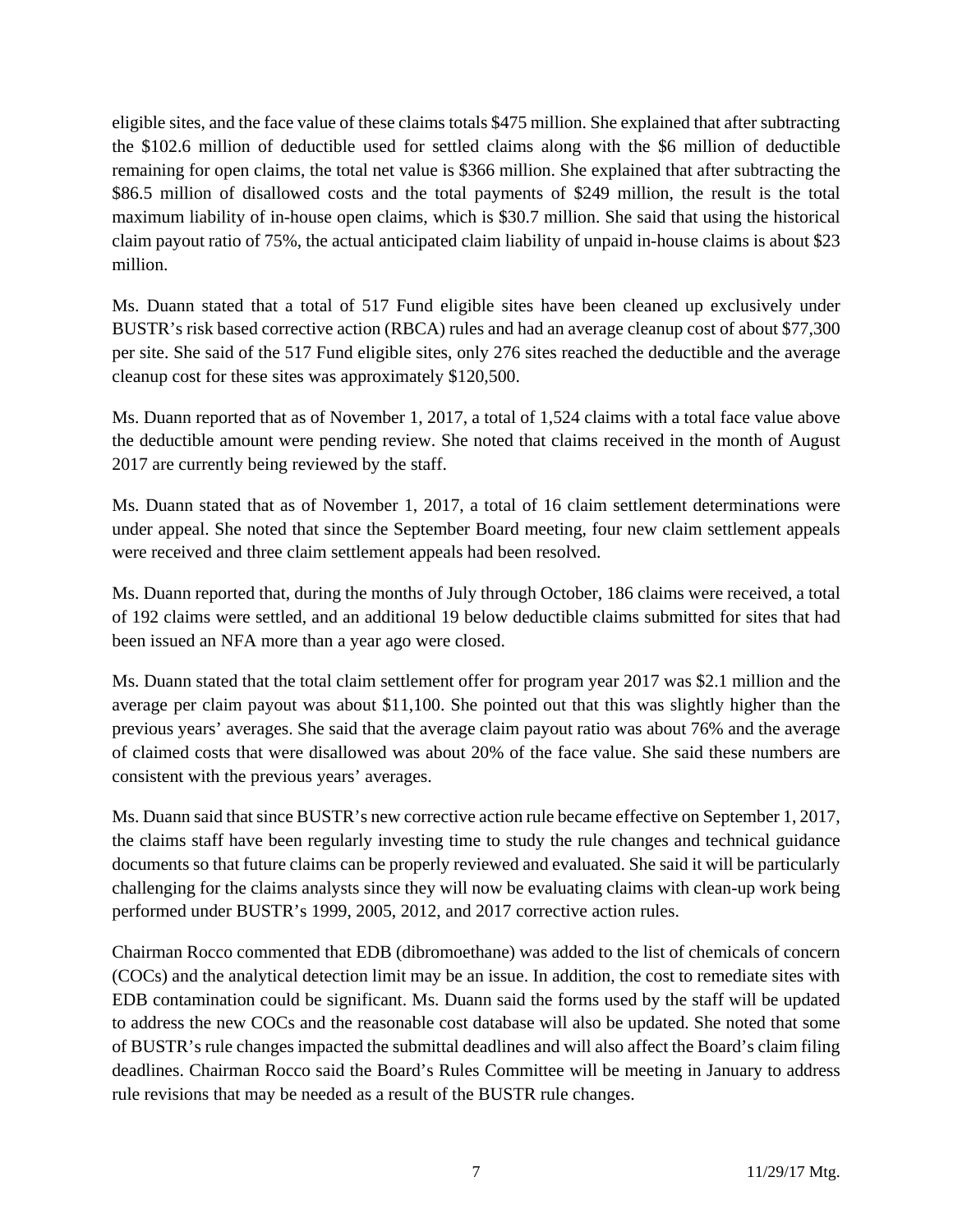Ms. Duann said that, during the months of July through October, 28 eligibility applications were received and 29 eligibility determinations were issued. She said of the 29 determinations, 16 were denied, including 12 being denied for no release being demonstrated or no corrective action work being required by BUSTR. She explained that the remaining four applications were denied as incomplete applications or for noncompliance issues. She said currently, 32 applications are pending review and eight determinations are under appeal.

Ms. Duann reported that 34 cost pre-approval requests had been received in the months of July through October and 36 cost pre-approval notifications were issued. She said, as of November 1, 2017, a total of 31 requests for cost-pre-approval were pending review. She commented that the staff has made progress in reviewing several annual RAP (remedial action plan) cost pre-approval requests that involved the operation and maintenance costs of dual phase extraction remediation systems.

## **Finance Committee Report:**

Chairman Rocco said that prior to the Board meeting, the Finance Committee met to review the Fund's five-year financial projections and to discuss the annual per-tank fee and deductible amounts for the upcoming program year, the Fund's investments, and some policies concerning financial matters.

Chairman Rocco stated that \$14 million dollars is currently invested in U.S. treasuries and U.S. agency callable bonds and these investments are laddered with \$4-\$6 million maturing annually. He noted that the last investment is set to mature in 2020. He said, as a result of the committee's discussions, they are recommending to the Board that \$2 million of the \$17 million being held in the STAR Ohio accounts be invested into U.S. agency callable bonds with a three-year term set to mature in 2021. He explained that although the interest rate in STAR Ohio has improved to about 1.25%, the hope is to obtain higher interest yields by investing in the bonds. He said that since the monies are unobligated and there is not a need for immediate access to it, investing in long term securities makes sense.

Mr. Pisula commented that the cash balance in the STAR Ohio account has grown over the past few years, due to the revenues coming in exceeding expenses and claims being paid. He said he agreed that rebalancing the investment portfolio accordingly makes sense. Chairman Rocco asked if there were any additional discussion or comments and there was none. He then requested a motion to approve the investment of \$2 million and to authorize the Executive Director and the Chief Fiscal Officer to place \$2 million, from the unobligated account into U.S. Agency callable bonds with a maturity date of 2021, and to reinvest these funds in like securities upon maturity, unless otherwise directed by the Board. Mr. Bryant so moved and Mr. Stephenson seconded.

Vice-Chairman Hull asked whether the motion should also authorize the reinvestment of the current investments when they reach maturity. Chairman Rocco explained that the Board approved the reinvestment of the funds upon maturity when the original motions concerning those investments were passed. He asked if there was any other discussion or questions regarding the investments and there was none. A vote was taken and all were in favor. The motion passed.

Chairman Rocco said the committee also discussed the annual per-tank fees and noted that there had been no fee changes for the past two years. He said that prior to that, the fees had been reduced. He said the committee considered the unobligated account balance against the cash flow analysis going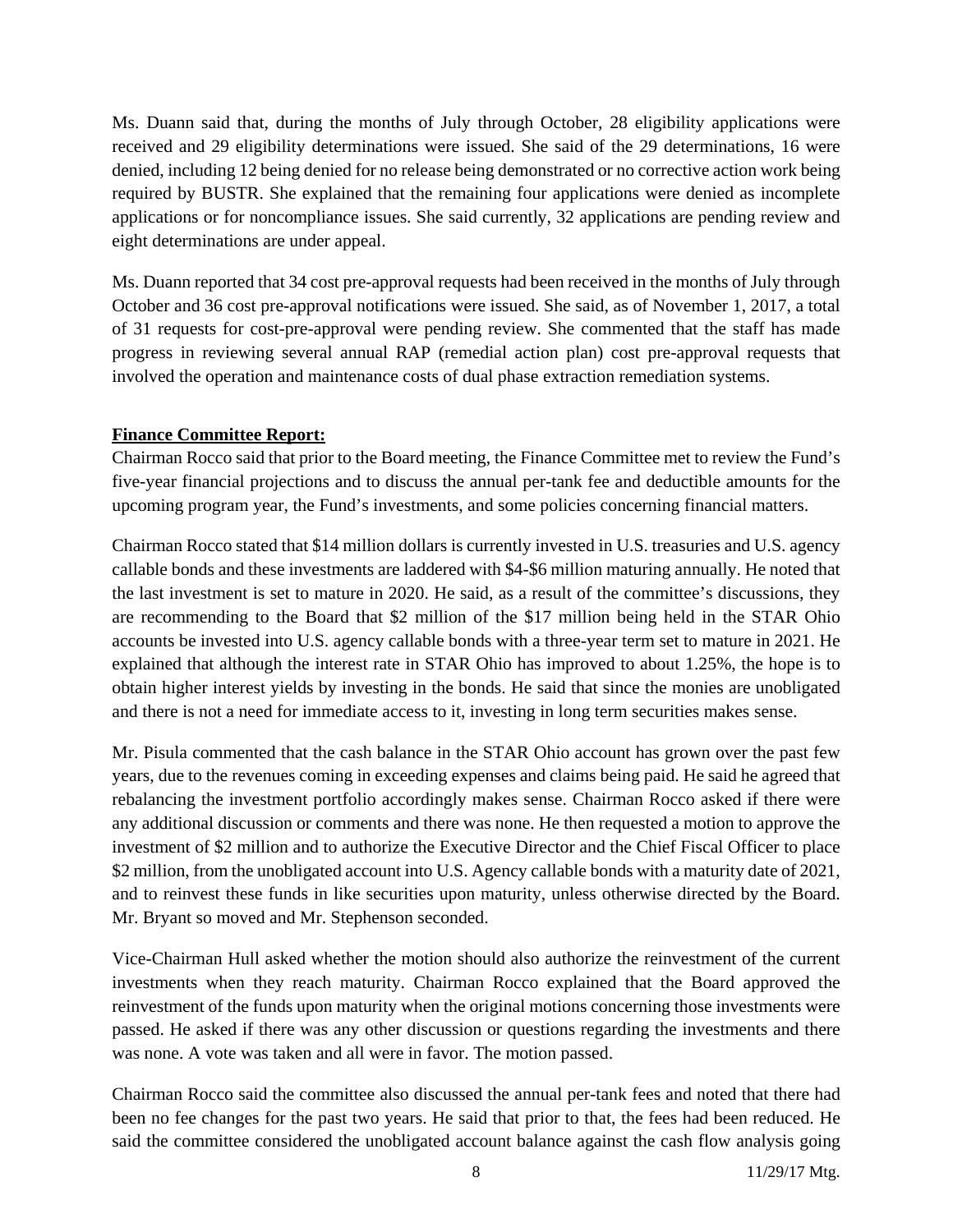out for the next five years and found it reasonable to lower the fees another \$50 in the upcoming program year. He said the committee's recommendation is to modify the Board's rule to reduce the per-tank fee to \$350. Mr. Stephenson affirmed the recommendation, and Chairman Rocco then requested a motion to amend paragraph (I) of Ohio administrative code 3737-1-04 to decrease the annual fees from \$400 per tank to \$350 per tank. He explained that by setting the standard deductible fee to \$350 per tank, the fee for coverage at the reduced deductible would automatically set to \$550 per tank.

Mr. Pisula asked whether the Fund has established a target cash balance. He pointed out that Ms. Duann reported a maximum claim liability of about \$30 million in her report and the balance of the Fund is also about \$30 million. Chairman Rocco said there is not a specific balance that needs to be maintained and added that the Board's rules authorize the assessment of a supplemental fee, if there were to be too little cash in the Fund. Mr. Geyer asked what the annual financial impact would be to the Fund. Chairman Rocco explained that there are a little over 20,000 tanks, so there would be a reduction to the Fund's revenues of about \$1 million annually. He noted that annual income is currently about \$8 million, so it would reduce to \$7 million.

Vice-Chairman Hull said the committee also considered whether a fee reduction might impact the agency's operations or service and noted that since there is plenty of cash on hand, it would have no impact on the staff's ability to process current claims. Chairman Rocco said since a portion of the investments come due every year, the investment monies could be used to offset any deficits that might arise. He asked if there were any other questions and there was none. A vote was taken and all were in favor. The motion passed.

# **New Business:**

## *Hardship Applications*

Chairman Rocco called upon Starr Richmond, Executive Director, to present the hardship applications.

Ms. Richmond stated that the Board's rule 3737-1-08 provides for an owner experiencing financial hardship to apply for hardship status with the Fund. She said granting hardship status allows for the acceleration of the review of the claims submitted by the owner. Ms. Richmond noted that granting hardship status does not increase the amount of reimbursement to the tank owner. She stated that accelerating the review of the claim reduces the financial burden the owner would experience if the claims were reviewed and settled in the normal course of business. She said, once granted, the hardship status remains in effect for a one-year period and at that time, the owner may reapply for hardship status.

Ms. Richmond stated that in determining hardship status, the application and a minimum of two years of income tax records are reviewed. She said, in addition, a U.S. Environmental Protection Agency (U.S. EPA) financial capacity test is used to evaluate the owner's cash flow and determine whether the owner is able to carry debt, in which case, the owner could finance the costs of corrective actions over time.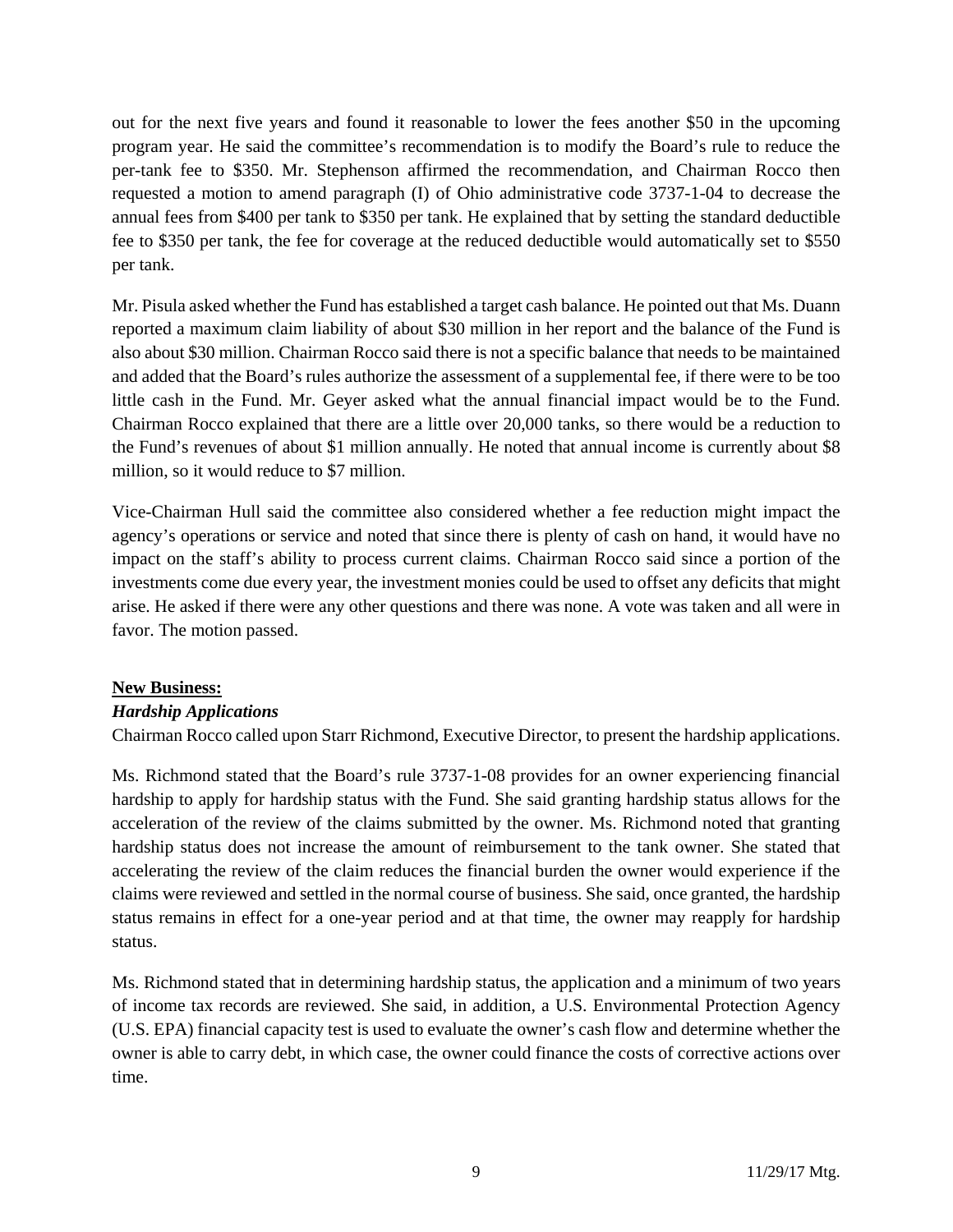## **Claim # 4808-0001/02/02/90, Owner – Harold Saurers d/b/a Rod Kick Marathon**

Ms. Richmond stated that Harold Saurers is the responsible person for a 1990 release at 1020 ½ Spruce Street in Wooster, Ohio. She said this is his sixth request for hardship status and, to date, the Fund has reimbursed \$254,000 for corrective actions for this release.

Ms. Richmond said there is currently one unsettled claim in-house totaling \$13,600 and the estimated corrective action costs for the next year are \$115,000.

Ms. Richmond said that based on the information provided in the application, Mr. Saurers' annual household expenses exceed his annual income of \$27,000, which is from a fixed annuity and social security benefits. She said after the removal of the USTs, Mr. Saurers continued to operate an auto repair shop on the premises until October 2016. She said in March 2017 the property was sold for \$35,000 and the proceeds were used to pay outstanding loans related to the business.

Ms. Richmond said that based on the U.S. EPA financial capacity test, it is highly unlikely that Mr. Saurers has the ability to afford the corrective action costs anticipated to be incurred in the next 12 months.

Ms. Richmond recommended the Board approve the application and grant hardship status to Mr. Saurers. Vice-Chairman Hull so moved and Mr. Fleming seconded.

Mr. Geyer asked whether the annual renewal of hardship status is required by rule and Ms. Richmond confirmed that it is. Mr. Geyer commented that he did not recall the Board ever denying hardship status after it being initially approved, and recommended that hardship status be granted for a two-year period instead of the one-year period. He said this would reduce the administrative burden on the tank owners and to the Board's staff. Chairman Rocco said that it would be rare for the financial status to change from year to year, and it is a good suggestion to amend the rule. Vice-Chairman Hull agreed. Chairman Rocco asked if there was any other discussion and there was none. A vote was taken and all members voted in the affirmative. The motion passed.

## **Claim # 22239-0001/08/03/15, Owner – Harjasneet, LLC**

Ms. Richmond said Harjasneet, LLC is the responsible party for a 2015 release that occurred at 4871 Dixie Highway in Fairfield, Ohio, when a lightning strike hit the tanks and caused them to explode. She said, as a member of the LLC, Harmit Singh is requesting the Board grant hardship status to the LLC. This is his third request for hardship status and to date, the Fund has reimbursed \$172,000 for corrective actions for this release.

Ms. Richmond said there is currently one unsettled claim in-house with a face value of \$19,000 and the cost of corrective action work expected to be conducted over the next 12 months is estimated to be \$113,000.

Ms. Richmond noted the application provided no financial information, such as property owned or unpaid mortgages. She said in order to do the analysis, the information was taken from the income tax records which were included in the members' notebooks.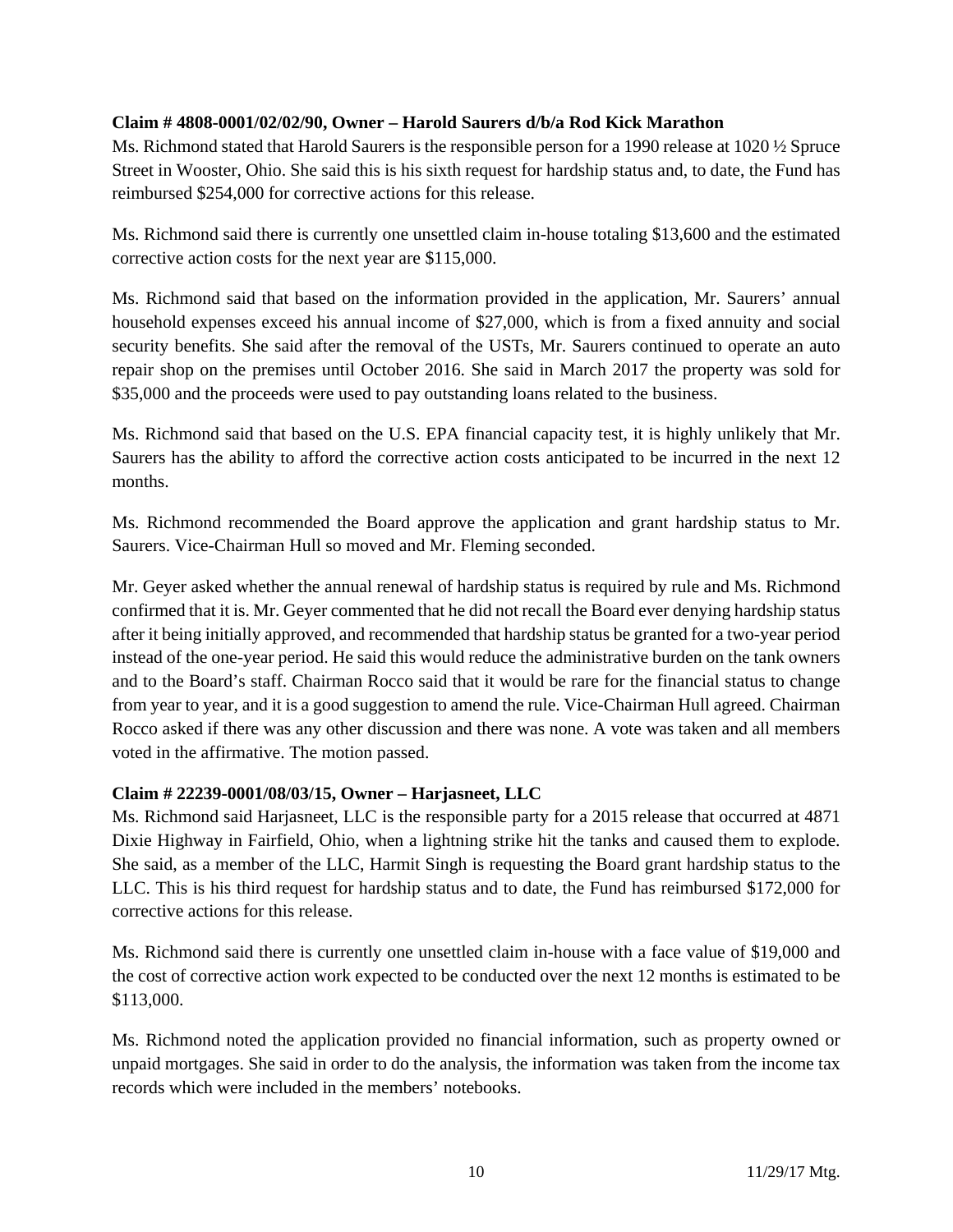Ms. Richmond said the facility is currently closed and is not generating any revenue. She said the depreciated value of the building and land is \$475,000. She said that, based upon the information provided in the hardship application, the U.S. EPA financial model for corporations, which is known as ABEL, estimates a less than 50% probability that the LLC can afford the \$113,000 in corrective action costs.

Ms. Richmond recommended the Board approve the application and grant hardship status to Harjasneet, LLC. Vice-Chairman Hull so moved and Mayor Falconi seconded. Chairman Rocco asked whether the business is operating at the location and Ms. Richmond said the facility is closed. However Mr. Stephenson stated that he believed the facility is open. Mr. Leasor noted that a third party had been leasing the facility but no income was reported on the 2016 tax forms. He said that he contacted Mr. Singh and was told that no income was received for the property. Mr. Pisula noted that about \$105,000 was reported as rental income on the tax forms. Mr. Leasor said that this income was listed as environmental services later in the tax forms and is equivalent to the amount of claim payments that were paid in 2016.

Chairman Rocco commented that if the store is operating, it doesn't make sense that no income was being generated and recommended that the vote concerning the hardship status be tabled until the January Board meeting when additional information could be provided. There were no objections.

# **Certificates of Coverage – Ratifications:**

Chairman Rocco called upon Ms. Richmond to present the lists of owners who have either been issued or denied a Certificate of Coverage for ratification by the Board.

Ms. Richmond said the lists behind Tabs 9 and 10 are listings of facilities that, since the September Board meeting, had been issued or denied a program year 2016 or 2017 Certificate of Coverage.

Ms. Richmond said the process used to review the fee applications and issue or deny a Certificate of Coverage includes a review for completeness to determine full payment was received; financial responsibility for the deductible has been demonstrated; and the owner has certified with his signature that he is in compliance with the State Fire Marshal's rules for the operation and maintenance of petroleum underground storage tanks. She said, if these requirements are met, the tanks existed in previous years, and a Certificate for the subject tanks has been issued to the owner in at least one of the prior two years, then a Certificate of Coverage is issued.

Ms. Richmond explained that if deficiencies or compliance issues are identified, notice is provided to the owner in accordance with the Board's rules. The owner is provided 30 days to respond to the notice with information to correct the deficiency or compliance issue. If correcting information is not received within this time, a determination denying the Certificate of Coverage is issued to the owner.

Ms. Richmond said the Board's rules and the Revised Code make provisions for an appeal of the determination. She said that throughout this process, the Board's staff works with the owner to correct the fee statement record and, if necessary, refers the owner to BUSTR to correct the registration record.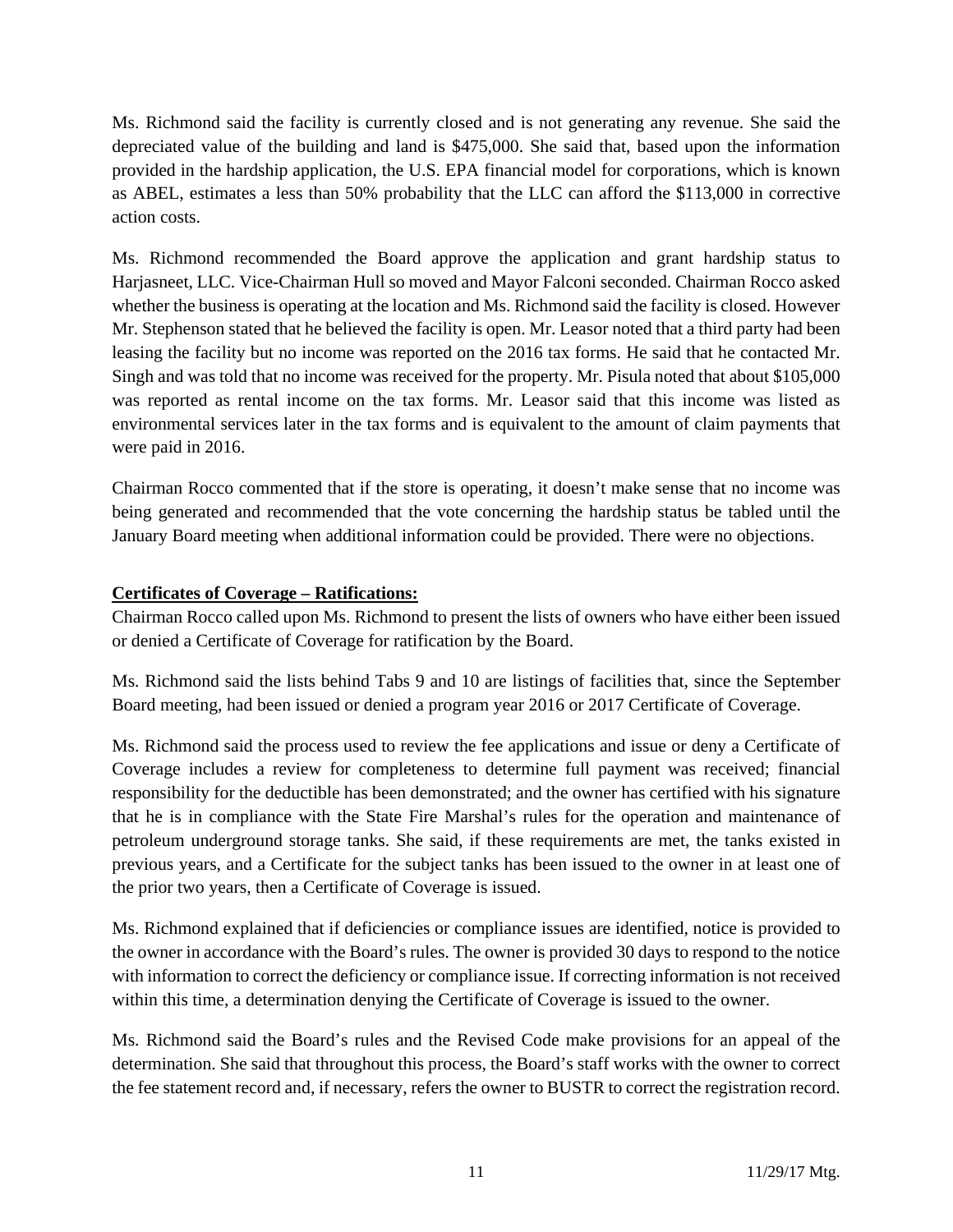Ms. Richmond requested the Board ratify her actions with respect to the issuance of the 2016 program year Certificates of Coverage for the 21 facilities included on the list behind Tab 9.

Mr. Bryant moved to ratify the issuance of the 2016 Certificates of Coverage for the facilities listed. Mayor Falconi seconded. A vote was taken and all members were in favor. The motion passed.

Ms. Richmond requested the Board ratify her actions with respect to the denial of the 2016 program year Certificates of Coverage for the six tanks located at the three facilities included on the list behind the Tab 9 green divider page.

Mr. Geyer moved to ratify the denial of the 2016 Certificates of Coverage that were listed. Mr. Fleming seconded. A vote was taken and all members were in favor. The motion passed.

Ms. Richmond requested the Board ratify her actions with respect to the issuance of the 2017 program year Certificates of Coverage for the 295 owners of 955 facilities included on the list behind Tab 10.

Vice-Chairman Hull moved to ratify the issuance of the 2017 Certificates of Coverage for the facilities listed. Mr. Bryant seconded. A vote was taken and all members were in favor. The motion passed.

Ms. Richmond requested the Board ratify her actions with respect to the denial of the 2017 program year Certificates of Coverage for the seven tanks located at the two facilities included on the list behind the Tab 10 green divider page.

Vice-Chairman Hull moved to ratify the denial of the 2017 Certificates of Coverage that were listed. Mr. Fleming seconded. A vote was taken and all members were in favor. The motion passed.

## *Board Member Vacancies*

Chairman Rocco asked whether there was any other business before the Board. Mr. Stephenson asked how many seats on the Board were currently vacant and inquired if anything was being done to fill the vacancies. Chairman Rocco said that three seats on the Board are currently unfilled and the vacancies include a representative of petroleum marketers, a representative of businesses that own USTs, and a professional engineer with geology experience who represents the interests of the public and is not associated with the petroleum industry.

Chairman Rocco said that he and Vice-Chairman Hull had reached out to a number of individuals and also to OPMCA (Ohio Petroleum Marketers & Convenience Store Association) and the dealer association to solicit candidates to recommend to the Governor for appointment, but so far there has been little interest. He invited the Board members to recommend individuals to fill the vacant seats and noted there is an application that can be completed and submitted online. He pointed out that because five of the members are affiliated with the Republican party, any individual to be considered for appointment must be affiliated with another political party.

## **Executive Session:**

Chairman Rocco requested a motion to enter into executive session with counsel pursuant to Ohio Revised Code 121.22(G)(3) to discuss matters of pending or imminent court action. Vice-Chairman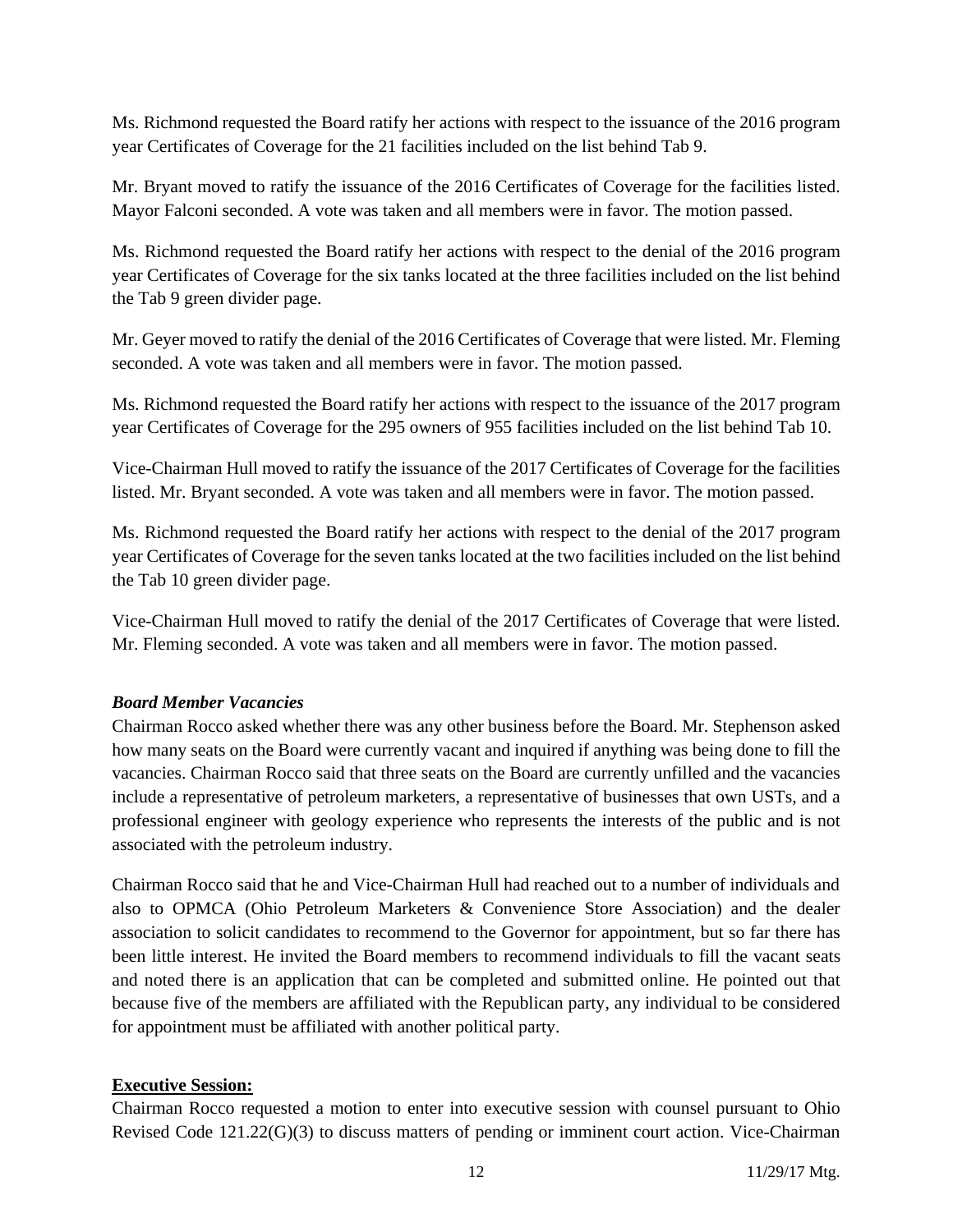Hull so moved. Mayor Falconi seconded. Chairman Rocco called for a roll call. The following members voted in the affirmative: Messrs. Bryant, Falconi, Fleming, Geyer, Hills, Hull, Pisula, Stephenson, and Rocco. There were no nays. The motion passed. Chairman Rocco and Mr. Fleming requested to be recused from the executive session and the meeting was turned over to Vice-Chairman Hull.

#### *Reconvene Meeting*

The Board adjourned from executive session and reconvened the public meeting.

Vice-Chairman Hull stated that the Board had been discussing the claims that are related to or potentially related to matters of litigation and its decision to suspend the processing of certain claims. He said that as a result of their discussions, the Board's counsel has recommended that the Board take certain action to allow specific claims to be processed. He then made a motion to instruct the Executive Director to continue to suspend the review and settlement of any and all claim reimbursement applications filed by or on behalf of any responsible person against whom the Board has authorized the filing of a complaint in litigation until such time the litigation is settled or otherwise ended with the exception that the Executive Director may continue to review and settle specific claim reimbursement applications as to which the Attorney General's Office has informed her that it does not intend to or no longer intends to seek damages related to the petroleum release at issue on the applications. Mayor Falconi seconded.

Vice-Chairman Hull then asked the Board's Assistant Attorney General, Jennifer Croskey, to comment further. Ms. Croskey explained that as litigation with the various oil companies proceeds, information is received through discovery that helps the Attorney General's Office better understand the insurance coverage the companies had. She said that in the Board's case against BP, the discovery is coming to an end and there is a pretty good picture of what BP's insurance program looked like. She said that at this point, there are certain claims that they are comfortable recommending to be processed, but the review and settlement of the identified claims would be contingent upon BP executing an agreement similar to settlement agreements used in other types of cases in the past.

Vice-Chairman Hull said if the claim applicant demonstrates the release that is the subject of the application was clearly outside of an insurance coverage period, then the Attorney General's Office could make a determination that the claims be processed, provided the applicant takes the appropriate actions and provides the assurances necessary to prevent the Board from compromising its position elsewhere. He said the agreement would be site specific and would not establish any precedence over other issues.

Chairman Rocco explained that all claims are suspended, if the responsible party is in litigation with the Board. He said the proposed motion allows certain sites that are excluded from the litigation to have claims processed for those specific sites. Chairman Rocco asked if there were any other questions or discussion and there was none. A vote was taken and all were in favor. The motion passed.

## **Confirm Next Meeting and Adjourn:**

Chairman Rocco said that the next Board meeting will be held on Wednesday, January 10, 2018, at 10:00 a.m. He said the Rules Committee will be meeting immediately following the Board meeting